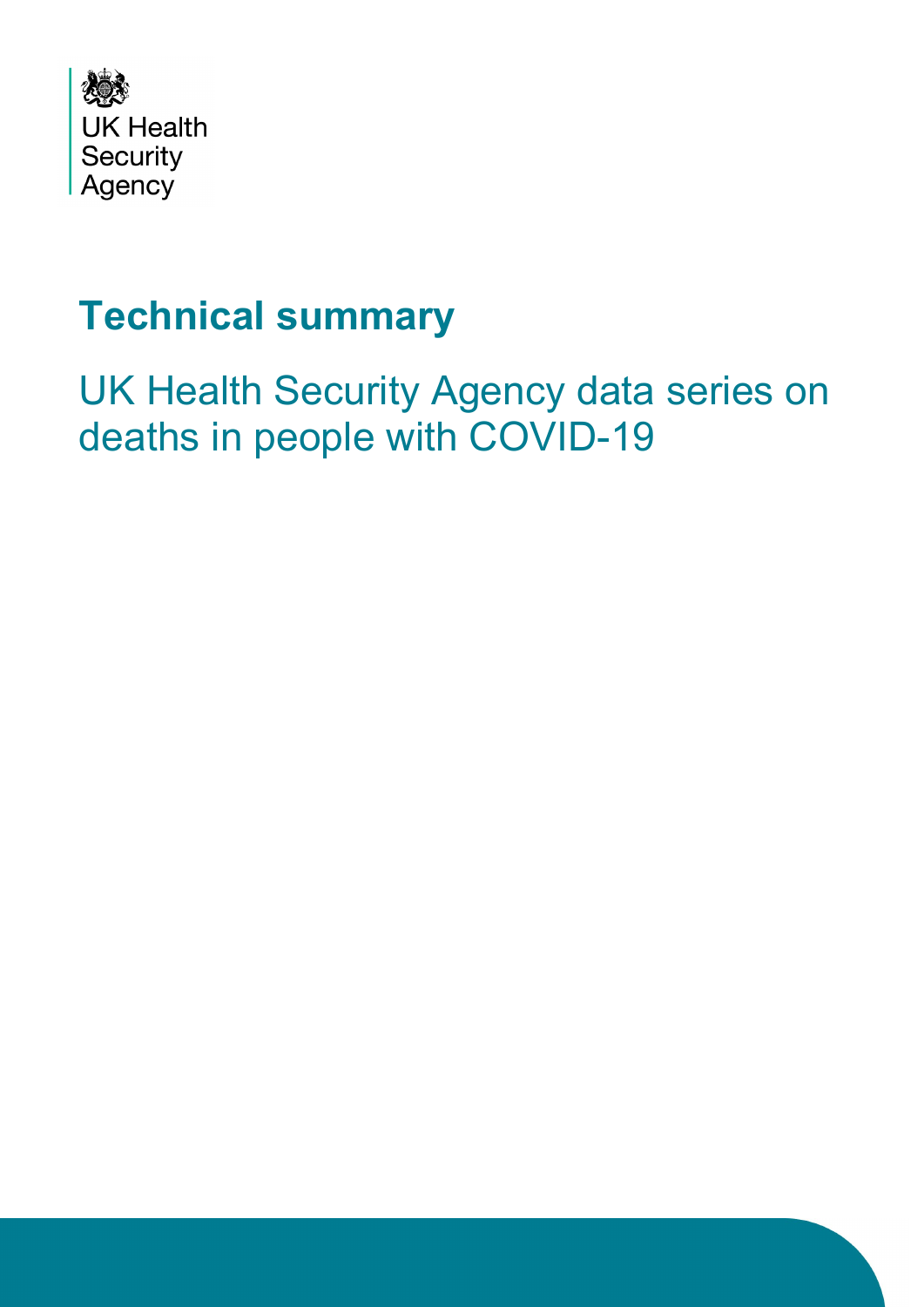# **Contents**

| 6. How the UKHSA data series compares to the ONS death registrations  11 |  |
|--------------------------------------------------------------------------|--|
|                                                                          |  |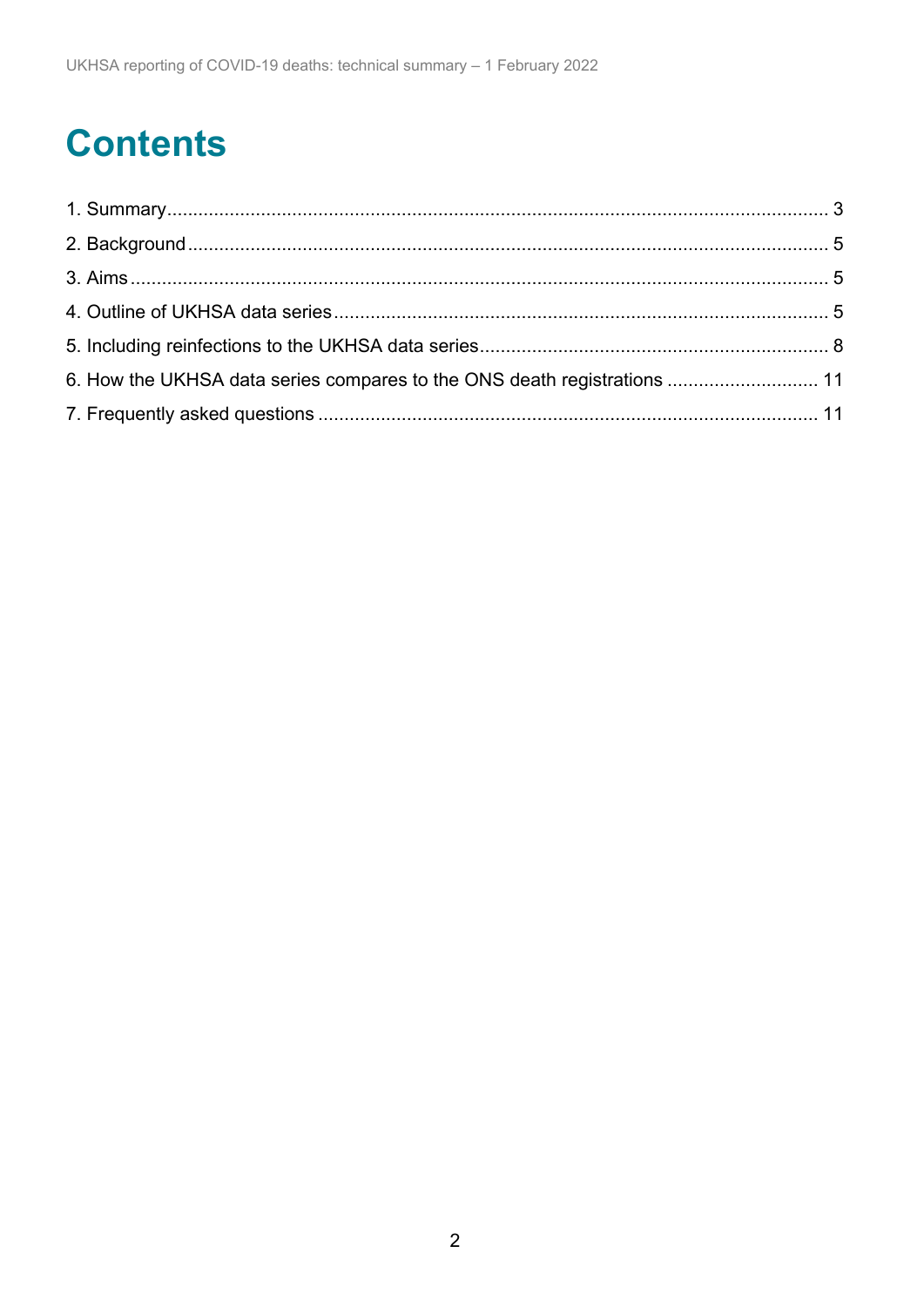# <span id="page-2-0"></span>**1. Summary**

The main findings are as follows:

- 1. Monitoring the number of deaths in people with coronavirus (COVID-19) is a vital part of tracking the pandemic. The UK Health Security Agency (UKHSA) has developed a data series that collates reports from multiple sources to give a daily number of deaths in people with a positive SARS CoV-2 test detected by a polymerase chain-reaction (PCR) test or rapid lateral flow test in England, regardless of where they died.
- 2. There are 2 definitions of a death in a person with COVID-19 in England, one broader measure and one measure reflecting current trends:

1) A death in a person with a positive SARS-CoV-2 test and either died within 60 days of the first specimen date of the most recent episode of infection **or** died more than 60 days after the first specimen date of the most recent episode of infection, only if COVID-19 is mentioned on the death certificate.

2) A death in a person with a positive SARS-CoV-2 test **and** died within (equal to or less than) 28 days of the first positive specimen date of the most recent episode of infection.

- 3. UKHSA combines data from 4 different sources on a daily basis:
	- i. Deaths occurring in hospitals among individuals tested positive for COVID-19 , notified to NHS England by NHS trusts.
	- ii. Deaths notified to local Health Protection Teams in the course of outbreak management.
	- iii. Death reports from NHS electronic hospital records which can be linked to a positive SARS-CoV-2 test including:
		- i. Laboratory-confirmed positive PCR tests, reported by testing laboratories. Reports include tests from both Pillar 1 and Pillar 2.
		- ii. Lateral flow device tests, assisted testing or self-reported tests by members of the public.
	- iv. Office for National Statistics (ONS) death registrations which can be linked to a positive SARS-CoV-2 test as above.
- 4. The UKHSA data series includes deaths in anyone with a positive SARS-CoV-2 test, including those who die outside of hospital settings.
- 5. Death data is checked for errors and a semi-automated program is run to match records and ensure as far as possible a person who died is not counted twice across different reporting systems.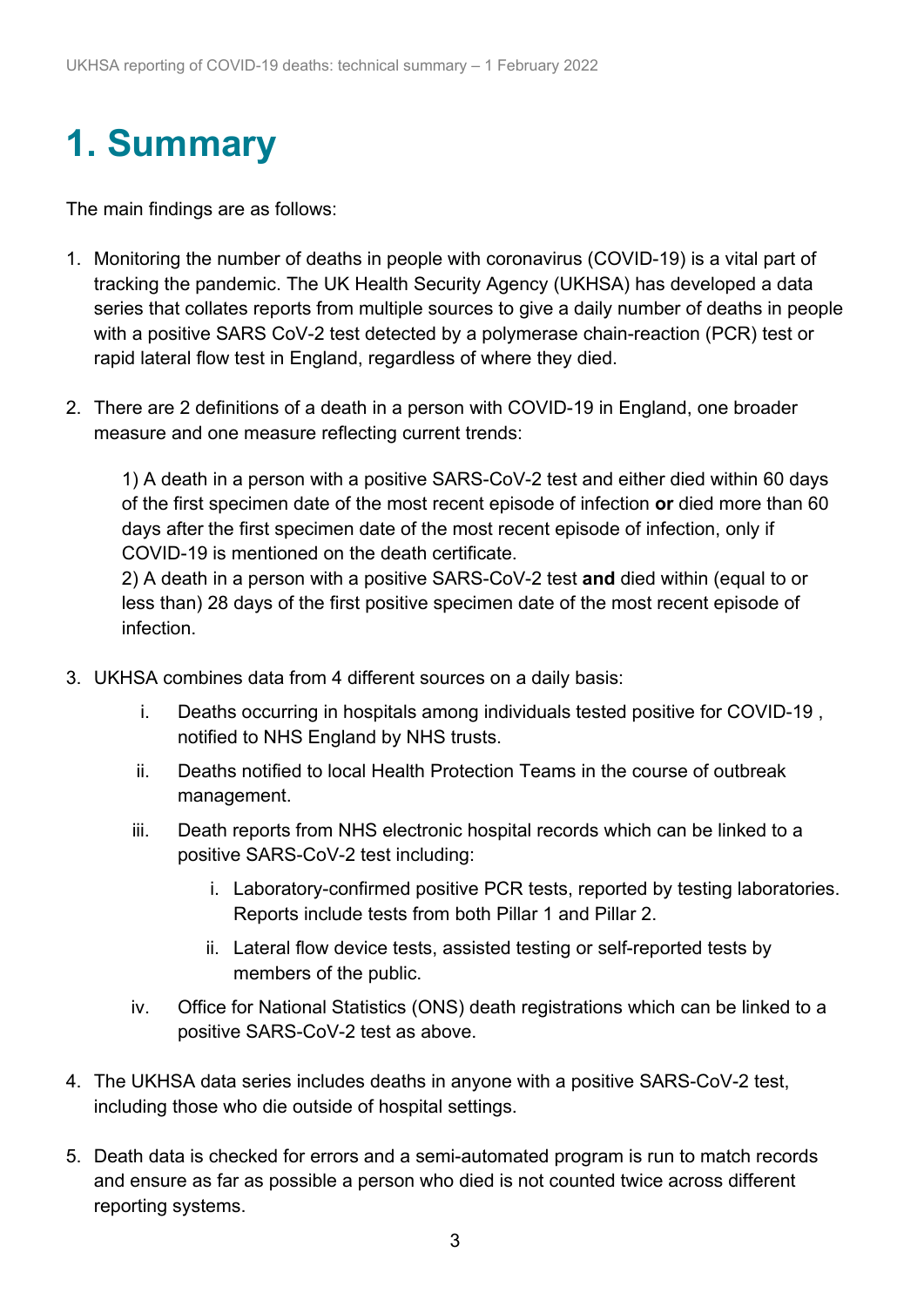6. On 29 April 2020, Public Health England (now UKHSA) commenced daily reporting of deaths in people with COVID-19. On August 12, 2020 the definition used by the PHE data series was revised to report 2 measures:

1) Deaths within 60 days or if the death occurred after 60 days, COVID-19 is listed on the death registration.

2) Deaths in laboratory-confirmed positive individuals where the death occurred within 28 days.

Both measures are published daily on the [GOV.UK](https://coronavirus.data.gov.uk/deaths) dashboard and weekly in the [PHE](https://www.gov.uk/government/statistics/national-flu-and-covid-19-surveillance-reports-2021-to-2022-season)  [surveillance report.](https://www.gov.uk/government/statistics/national-flu-and-covid-19-surveillance-reports-2021-to-2022-season)

- 7. From 1 February 2022, UKHSA began reporting deaths following COVID-19 re-infections. From this point, reported deaths in people with COVID-19 are considered from the first positive specimen date of the most recent episode of infection, rather than an individual's first ever positive specimen date.
- 8. The UKHSA data series is not designed to provide definitive information on the causal role of COVID-19 in relation to individual deaths. The weekly publication of deaths statistical bulletin from the [Office of National Statistics](https://www.ons.gov.uk/peoplepopulationandcommunity/birthsdeathsandmarriages/deaths/) (ONS) includes all deaths where COVID-19 is recorded on the death certificate, regardless of whether a laboratory result is available or not.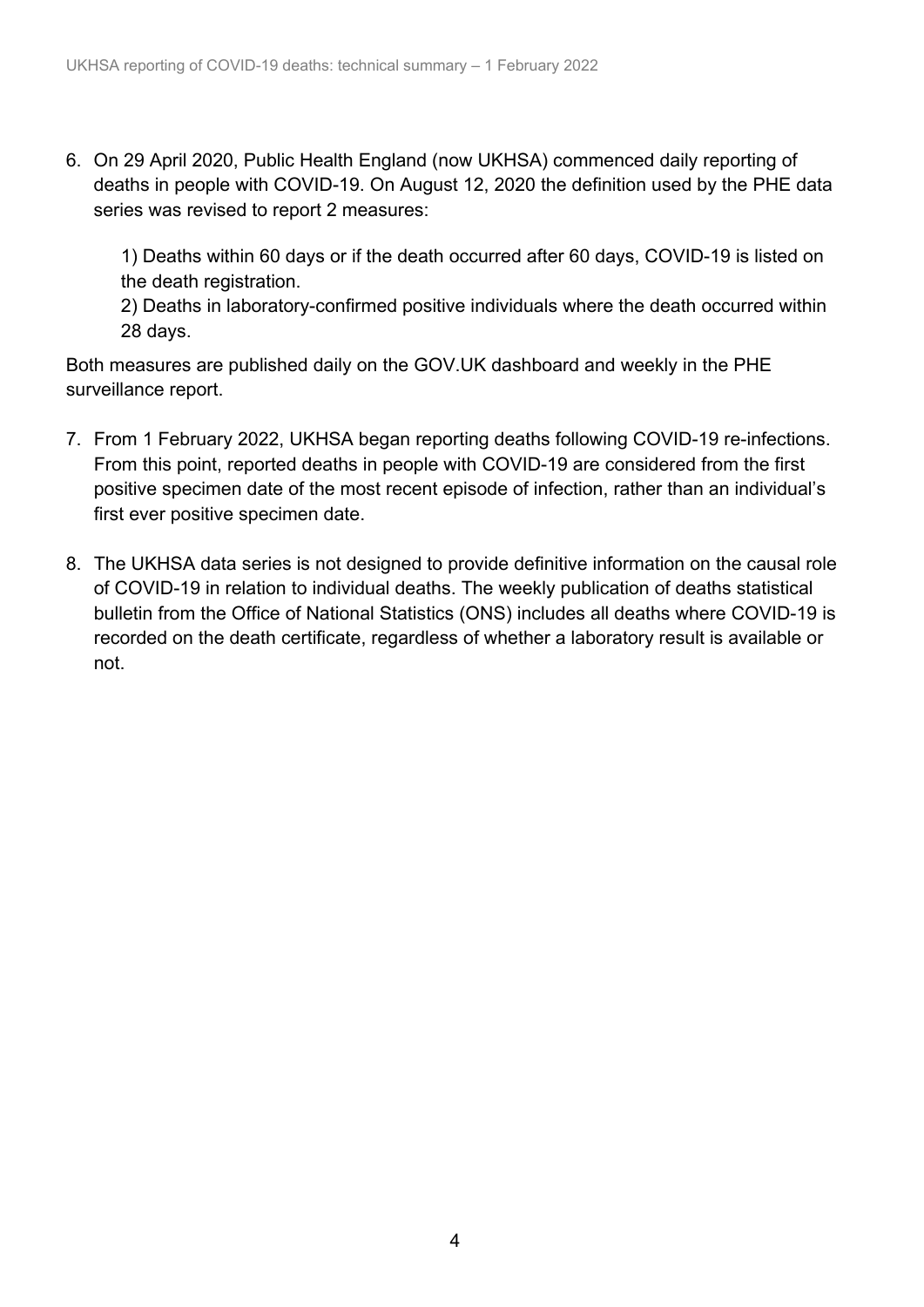# <span id="page-4-0"></span>**2. Background**

Monitoring the number of deaths among individuals with COVID-19 is a vital part of tracking the pandemic. It is critical to ensure death data is as accurate, comprehensive and timely as possible.

UKHSA has developed a methodology that links data from 4 sources to provide a comprehensive daily count of deaths among people with COVID-19 infection in England. The purpose of this reporting is to fulfil a need to rapidly report numbers of deaths each day, balancing the need for:

- understanding the overall burden and societal impact of COVID-19 and characterising clinical outcomes and demographics of those infected
- real-time surveillance of immediate trends in mortality and underlying transmission

# <span id="page-4-1"></span>**3. Aims**

This paper explains the process for reporting deaths with COVID-19 and describes the advantages and limitations of the reporting method. It provides an explanation of how to interpret the UKHSA COVID-19 death data series and sets out answers to frequently asked questions.

## <span id="page-4-2"></span>**4. Outline of UKHSA data series**

#### 4.1 Definition of COVID-19 related deaths

There are 2 measures of a death in a person with COVID-19 in England, one measure to reflect current trends and one comprehensive measure that incorporates death certificate data:

1. A death in a person with a positive SARS-CoV-2 test **and** died within (equal to or less than) 28 days of the first positive specimen date of the most recent infection.

2. A death in a person with a positive SARS-CoV-2 test and either died within 60 days of the first specimen date of the most recent infection **or** died more than 60 days after the first specimen date of the most recent infection, only if COVID-19 is mentioned on the death certificate.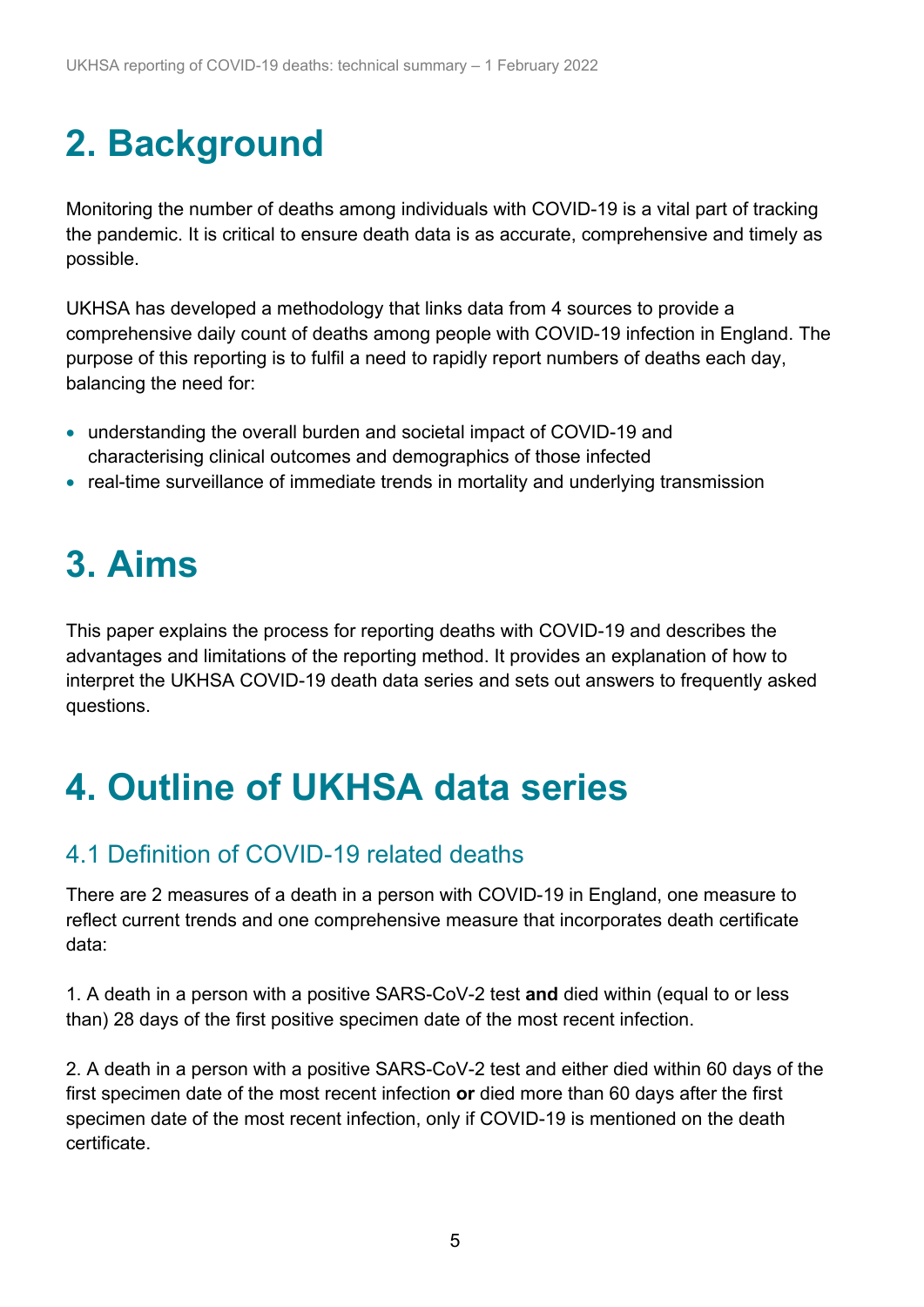A separate episode of COVID-19 infection is considered where a positive SARS-CoV-2 test results occurs more than 90 days after a previous positive result.

The UKHSA data series does not include deaths where COVID-19 is mentioned on the death certificate but a positive SARS-CoV-2 test was not reported. All deaths with a positive specimen (including at post-mortem) are counted regardless of the cause of death, and then restricted based on the time frames listed above.

The daily number represents new deaths reported to UKHSA in the 24 hours up to 5pm the previous day. Report date does not equate to date of death as it can take up to 2 weeks for a death to be reported to UKHSA.

### 4.2 Data sources and processing

UKHSA receives reports of death from 4 sources:

- 1. Deaths occurring in hospitals among individuals with COVID-19, notified to NHS England by NHS trusts using the COVID-19 Patient Notification System (CPNS).
- 2. Deaths with a positive SARS-CoV-2 test, notified to UKHSA Health Protection Teams during outbreak management (primarily in non-hospital settings) and recorded in an electronic reporting system.
- 3. All people with a positive SARS-CoV-2 test reported to the [Second Generation](https://assets.publishing.service.gov.uk/government/uploads/system/uploads/attachment_data/file/739854/PHE_Laboratory_Reporting_Guidelines.pdf)  [Surveillance System \(SGSS\)](https://assets.publishing.service.gov.uk/government/uploads/system/uploads/attachment_data/file/739854/PHE_Laboratory_Reporting_Guidelines.pdf) (a centralised repository of laboratory results) are submitted on a daily basis to the [Demographic Batch Service \(DBS\)](https://digital.nhs.uk/services/national-back-office-for-the-personal-demographics-service/demographics-batch-service-bureau) to check NHS electronic patient records for reports of deaths in the previous 24 hours in any setting. Positive tests include:
	- a) Laboratory confirmed positive PCR tests, reported by testing laboratories. Reports include tests from both Pillar 1 and Pillar 2.
	- b) Lateral flow device tests, assisted testing or self-reported tests by members of the public.
- 4. Office for National Statistics (ONS) death registrations which can be linked to a positive SARS-CoV-2 test result (as above). These deaths are reported on a 5 to 14 day lag.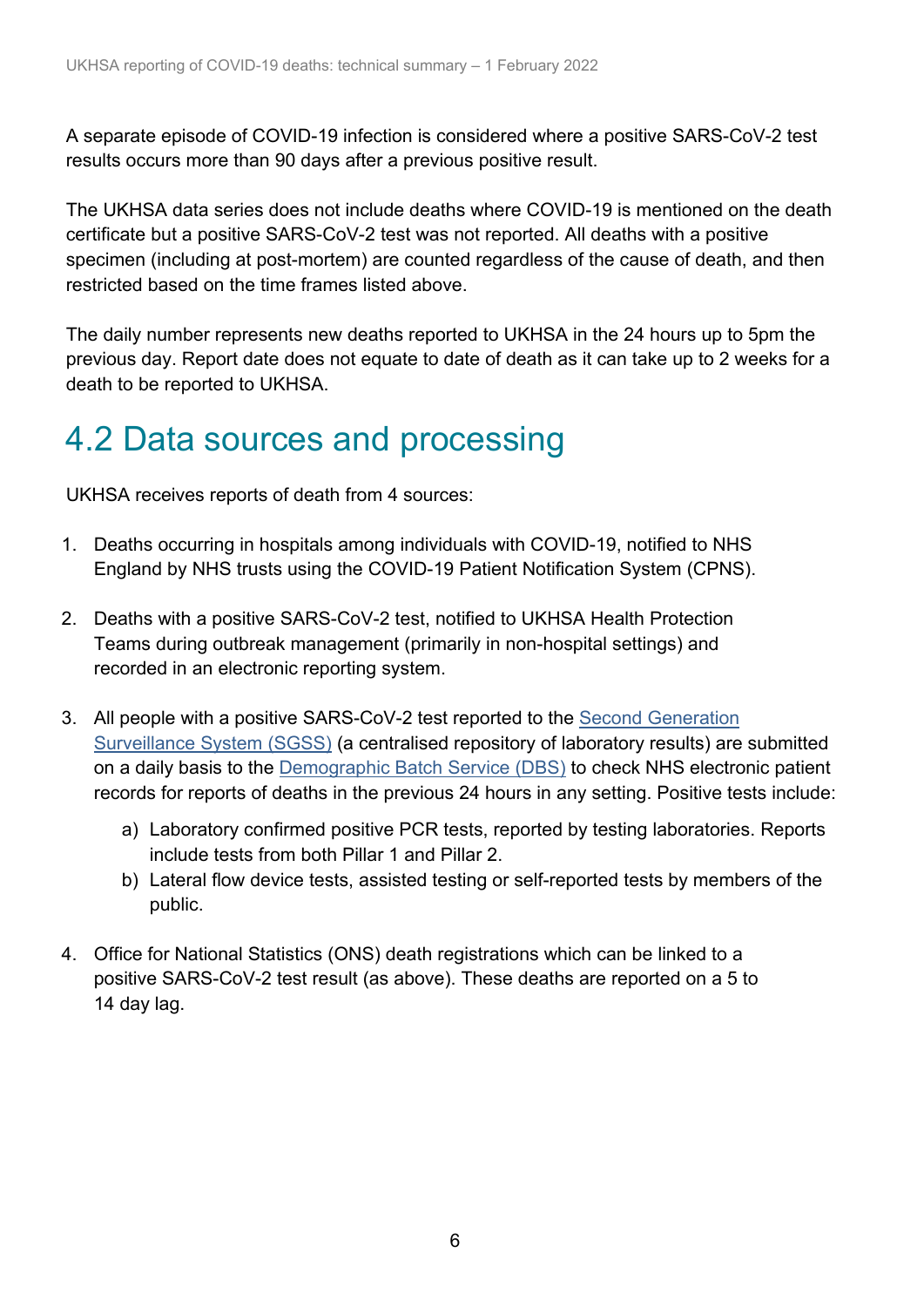## 4.3 Quality assurance

Quality assurance is undertaken by UKHSA using semi-automated programmes, with manual checking before and after processing. This involves sense checking data in relation to key information (for example age at death, date of birth, hospital admission, death report). Data from each source is cleaned, merged and duplicate reports are removed to avoid deaths being counted twice.

### 4.4 Data linkage

Death records from the 4 data sources are linked principally on NHS number. Records without NHS numbers are linked on a combination of other patient identifying information (PII) such as first name, surname, date of birth and postcode.

## 4.5 Advantages of the UKHSA data series

The UKHSA data series has the following advantages:

- broad coverage of deaths in anyone recently diagnosed with COVID-19, including those outside of hospital settings
- capturing deaths among individuals with multiple COVID-19 infections
- more timely reporting of deaths: there is a lag between the date of death and the date it is reported to UKHSA; using multiple overlapping data sources, the delay is reduced by approximately 1 to 2 days
- optimises completeness of hospital reporting by combining information from multiple sources, making it less likely that deaths are missed
- ensures England COVID-19 death reporting is consistent with how deaths are reported in the rest of the UK

### 4.6 Limitations of the UKHSA data series

The UKHSA data series does not include deaths in people where COVID-19 is suspected but not confirmed by testing (SARS-CoV-2 PCR either negative or not done). Furthermore, the UKHSA data series does not report cause of death, and as such represents deaths in people with COVID-19 and not necessarily caused by COVID-19.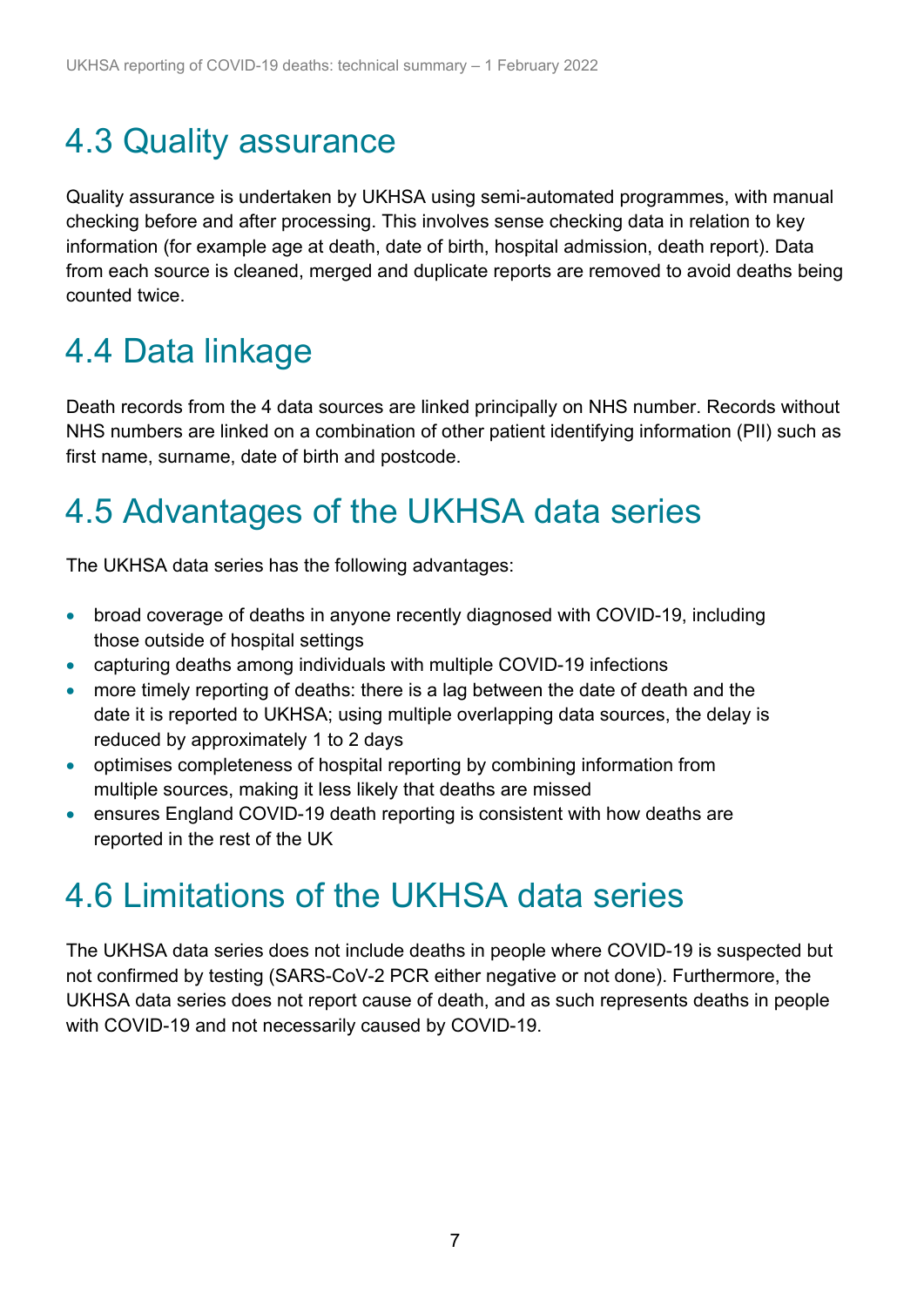## <span id="page-7-0"></span>**5. Including reinfections to the UKHSA data series**

## 5.1 Background

As the pandemic continues and more variants emerge, it is more likely that people will be reinfected with COVID-19. Prior to 31 January 2022, surveillance figures only reported COVID-19 cases as the date of the first infection, so individuals were only counted once. As such, deaths within 28 days and 60 days were also counted from the date of the first positive specimen date.

From 31 January 2022 UKHSA improved their reporting system to allow counting of multiple infections, with each infection defined by a 90 day 'episode'. An episode is considered a COVID-19 infection where positive SARS-CoV-2 test results occurs within and including 90 days of previous positive result.

From 1 February 2022, the total number deaths in people with COVID-19 were updated to count deaths that occurred following a re-infection, and the definition of a death with COVID-19 was amended to include all deaths within 28 or 60 days of the first positive specimen date of the most recent episode of infection.

Figures 1 and 2 show the change in deaths under the different measures. [Figure 1](#page-8-0) shows the updated back series of deaths separating out deaths following a first infection and reinfections. [Figure 2](#page-9-0) shows the number of deaths added as a result of adding re-infections and the proportion of total deaths this represents. It is important to note that the deaths added under the new measures disproportionately affect more recent weeks (since December 2021) and this change does not significantly affect the overall epidemic curve and trends in death.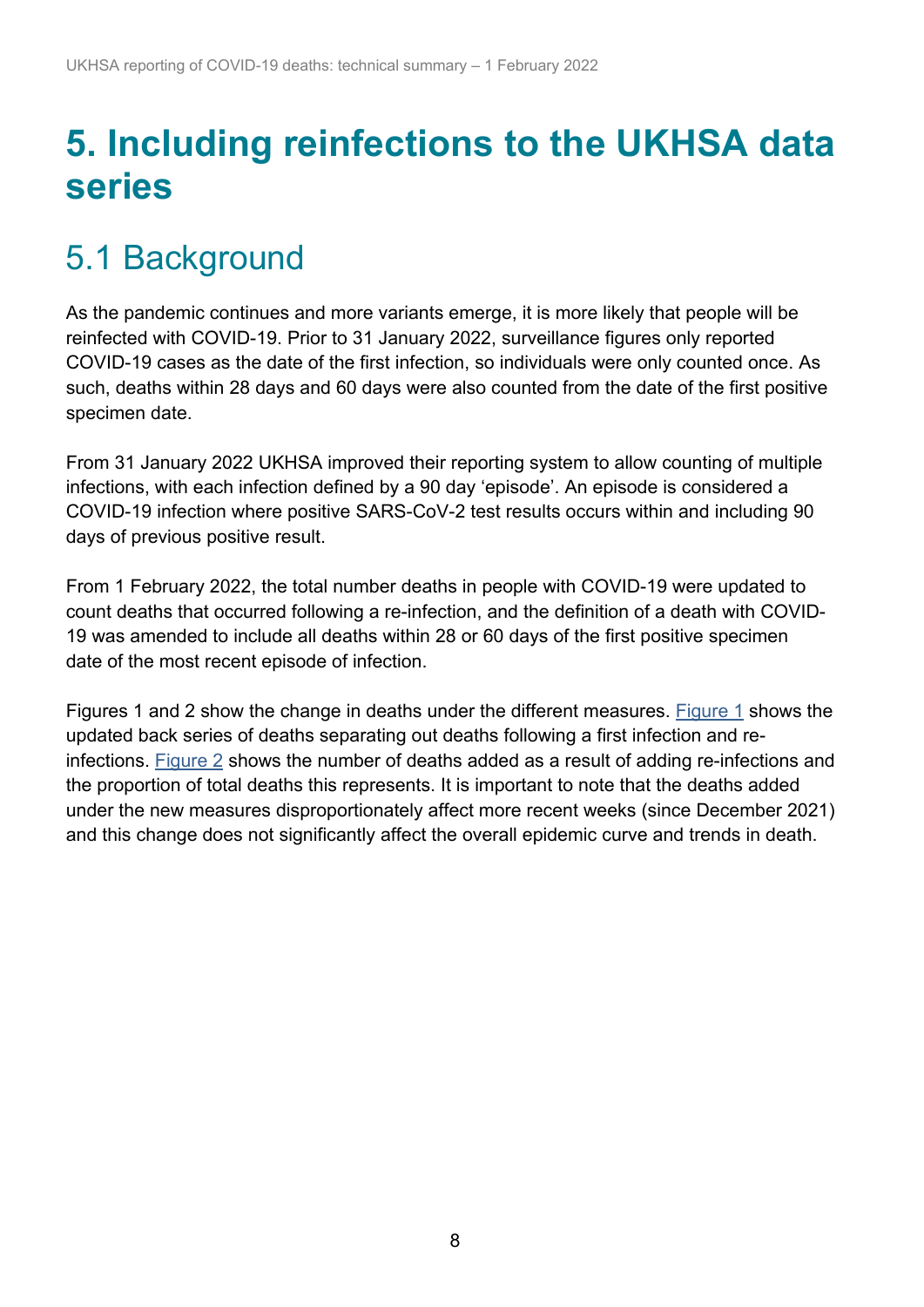

#### **Figure 1. Deaths with COVID-19 within 28 days of a positive test by first infection and following a re-infection, 2 March 2020 to 31 January 2022**

<span id="page-8-0"></span>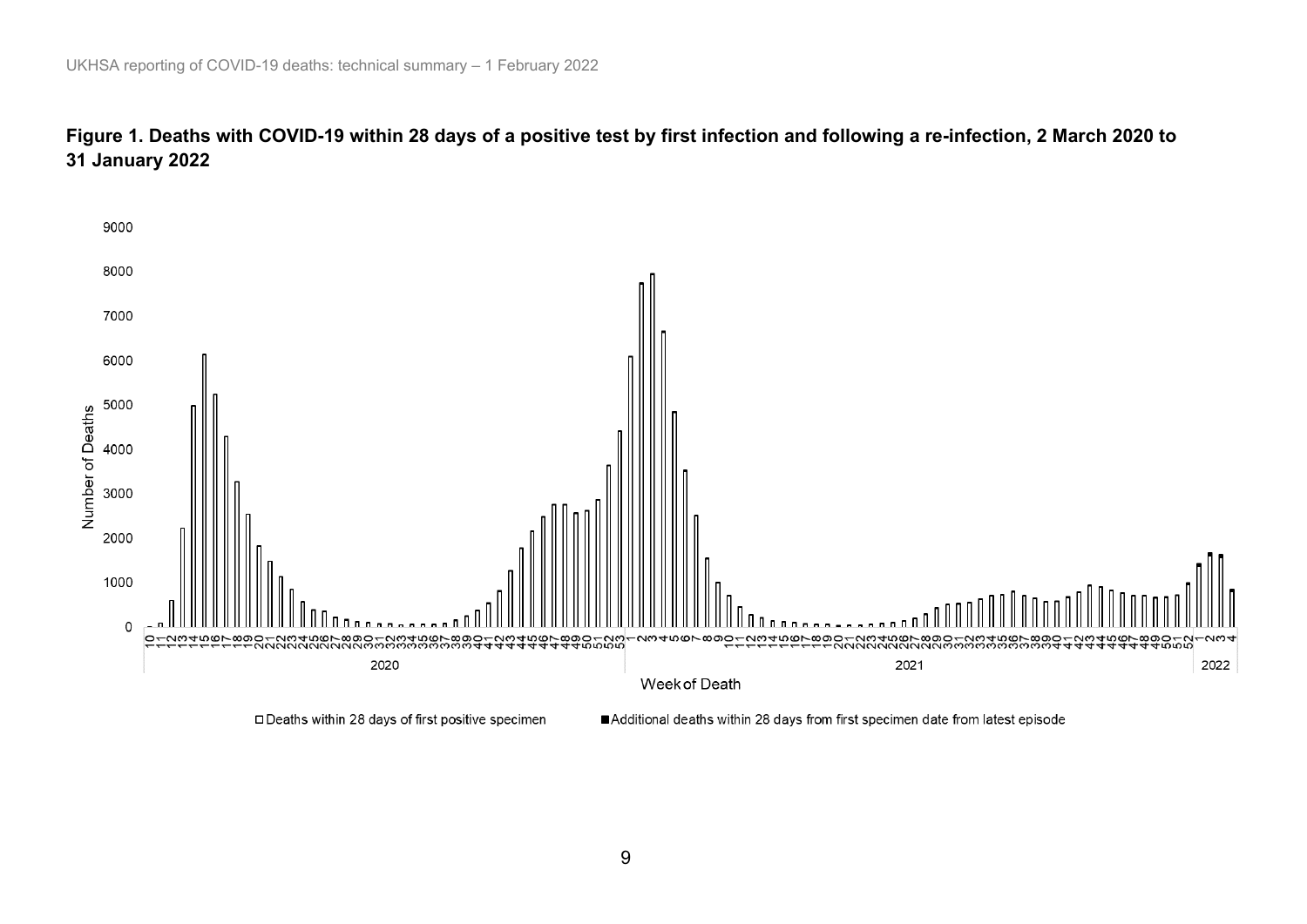<span id="page-9-0"></span>

#### **Figure 2. Deaths with COVID-19 within 28 days of a positive test following a re-infection, 2 March 2020 to 31 January 2022**

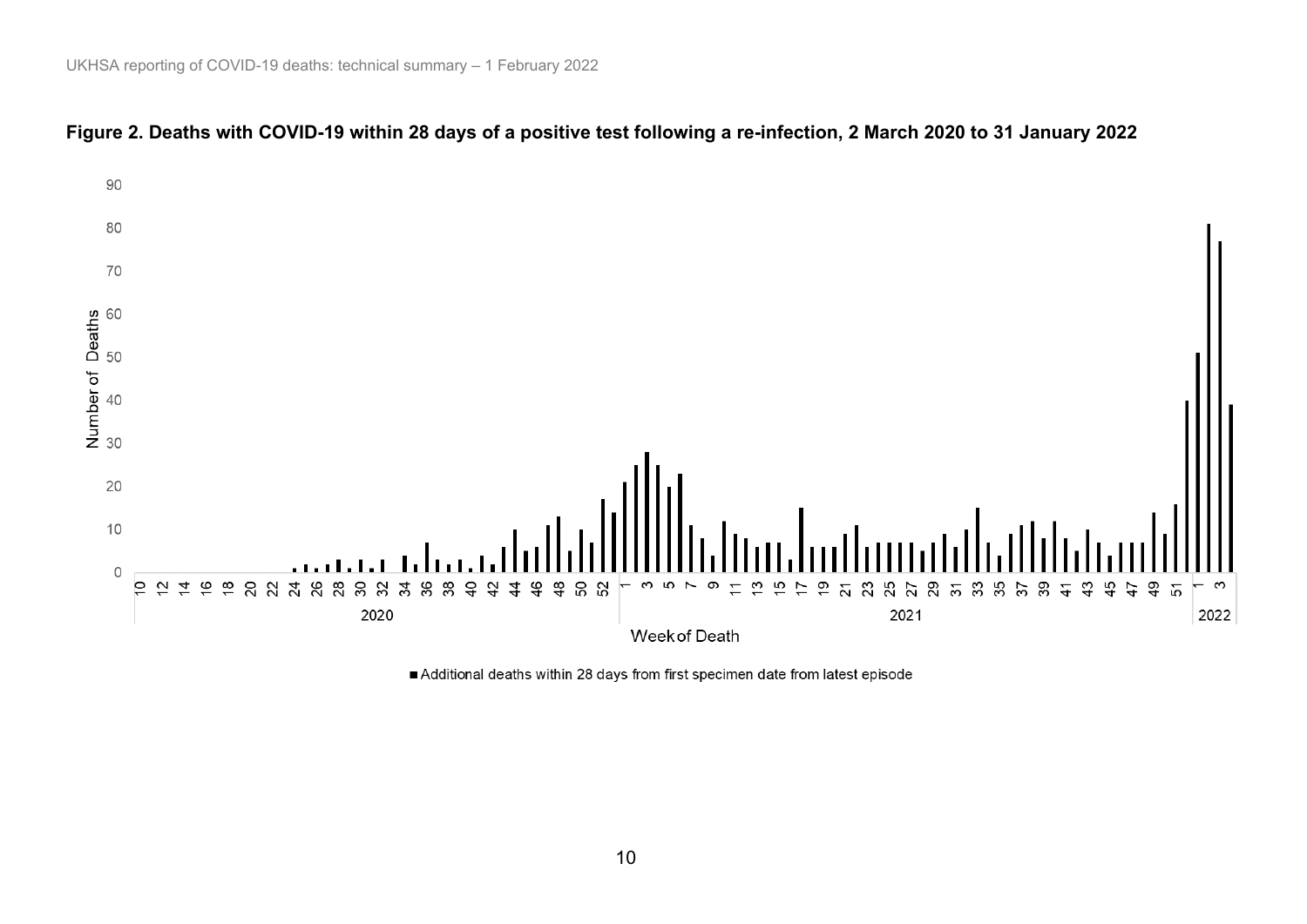## <span id="page-10-0"></span>**6. How the UKHSA data series compares to the ONS death registrations**

The UKHSA data series is used to count daily deaths in people with a positive SARS-CoV-2 test in England. ONS provides a weekly count of all deaths in England and Wales where COVID-19 is recorded on the death certificate (including deaths where COVID-19 was suspected based on symptoms and/or linked to an outbreak, and not limited to laboratory confirmed cases). These are reported on an 11-day lag due to registration delay. This lag can be higher over holiday periods. ONS death registrations which can be linked to positive SARS-CoV-2 tests are included in the UKHSA data series, but ONS death registrations without laboratory confirmation are not.

## <span id="page-10-1"></span>**7. Frequently asked questions**

#### 1. Where the mortality data comes from and who is included

This data is collected and combined from data sources: NHS hospitals and healthcare settings, local Health Protection Teams and automated COVID-19 test repository systems. It means we can include deaths in anyone with a positive SARS-CoV-2 test which occur in any setting, including hospitals and care homes. Combining multiple sources means it is less likely to underestimate deaths. Data is checked to ensure deaths are not counted twice. This data series only includes people with a positive SARS-CoV-2 test. It does not include deaths in people who had suspected COVID-19 and were not tested and those who had a negative SARS-CoV-2 test.

#### 2. Implications of the change to episode-level reporting of SARS-CoV-2 cases

The number of deaths counted within both definitions (28 days and 60 days) has increased as a result of the change in case definition. The time between date of positive specimen and date of death for individuals who have died following 2 or more episodes of COVID-19 since the start of the pandemic would have previously been calculated using the earliest specimen date of their first COVID-19 infection. For these individuals the time between date of positive specimen and date of death is now calculated by using the earliest specimen date of their most recent episode of COVID-19 infection. This give a truer reflection of the number of death among individuals with COVID-19, within a given time period following COVID-19 infection.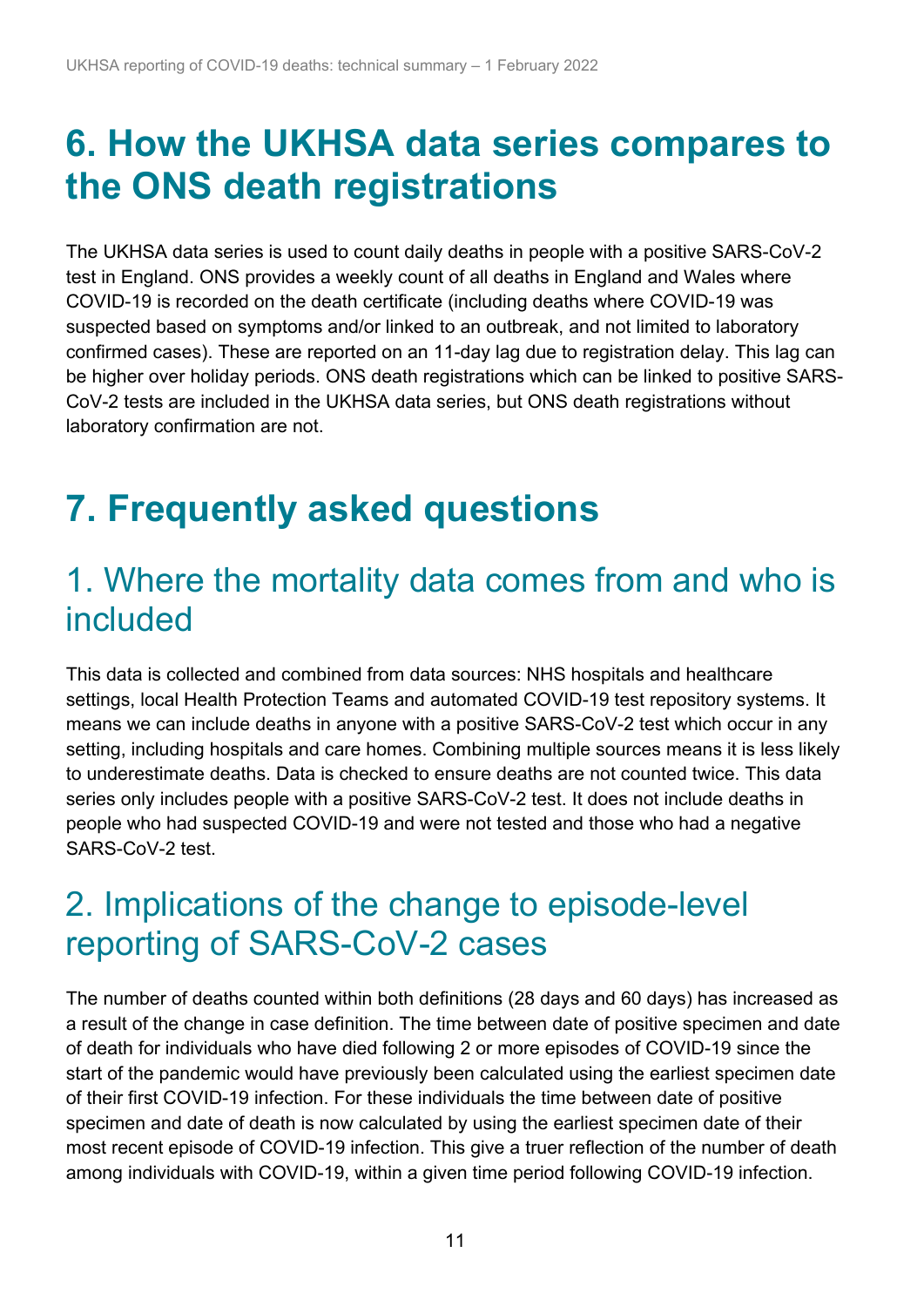In practical terms, this has involved reallocation of a number of people who died with COVID-19 to fall within the set time period following diagnosis. This means a number of deaths previous reported under the 60 day definition have been re-classified to within the 28 day definition. Likewise, a number of deaths that were not previously reported under either defition have been reclassified to fall within the 28 and/or 60 day definition.

The total fatalities will have updated retrospectively to reflect this change. It is important to note that this does not significantly affect the trends in deaths (Figures 1 and 2). The way deaths were counted was based on the best available evidence at each stage of the epidemic. A change to counting episodes could only be implemented once enough data was available to inform this change and to analyse the time between positive test results in individuals with multiple positive tests. The implementation of this change has resulted in a reduction in the underestimation of deaths.